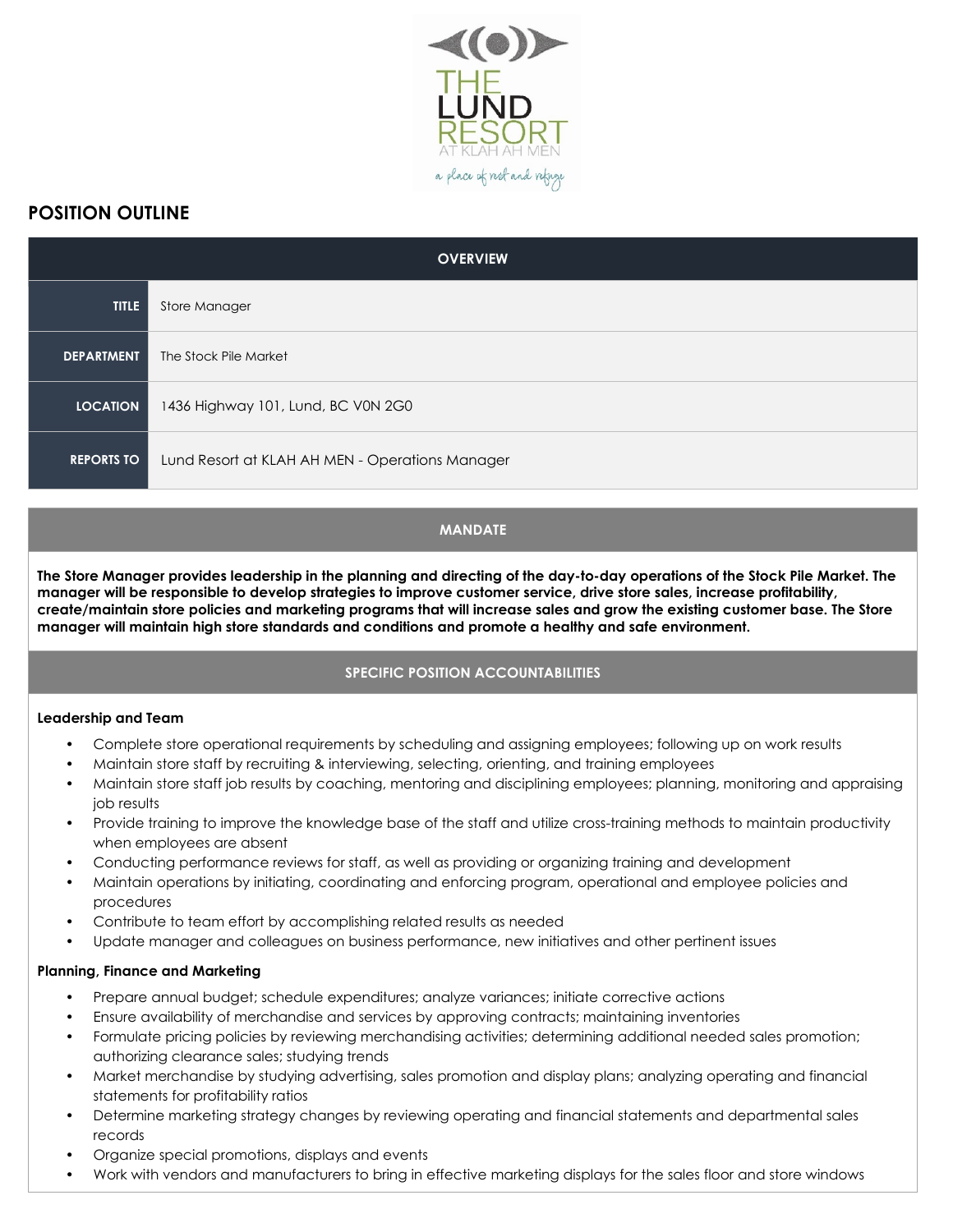- Maintain awareness of market trends in the retail industry, understanding forthcoming customer initiatives and monitoring what local competitors are doing
- Initiate changes to improve the business, e.g. revising opening hours to ensure the store can compete effectively in the local market
- Manage all controllable costs to keep operations profitable
- Manage stock levels and make key decisions about stock control
- Analyze sales figures and forecast future sales
- Analyze and interpret trends to facilitate planning
- Maintain inventory by implementing purchasing plans and staying in contact with vendors and shippers
- Develop a schedule of holiday activities and promotions throughout the year strategically designed to bring in more revenue

#### **Customer Service and Relationships**

- Identify current and future customer requirements by establishing rapport with potential and actual customers and other persons in a position to understand service requirements
- Respond to customer complaints and comments
- Tour the sales floor regularly, talking to employees and customers to identify or resolve urgent issues
- Promote the Stock Pile Market locally by liaising with local businesses/organizations, newspapers and the community in general

#### **Health and Safety**

- Secure merchandise by implementing security systems and measures
- Protect employees and customers by providing a safe and clean store environment
- Maintain the stability and reputation of the store by complying with legal requirements
- Ensure standards for quality, customer service and health and safety are met

# **GENERAL ACCOUNTABILITIES AS A MEMBER OF LUND RESORT STAFF**

As an employee, you are accountable for:

- a. Working effectively and with full commitment to the tasks assigned
- b. Communicating your progress, challenges and successes regularly
- c. Giving your managers your best advice
- d. Ensuring business practices strictly operate within Government Laws & Regulations & Lund Hotel Policies
- e. Taking personal ownership of your professional, personal growth and development

As a manager of others, you are accountable for:

- a. Assigning the right work at the right time to accountable employees to meet department goals
- b. Managing your direct reports' work outputs and their behaviours, through training, coaching and mentoring
- c. Leading staff in your department to support and contribute to department goals
- d. Ensuring a culture of transparency, delivering consistently our best, continuous improvement and innovation
- e. Providing an open, safe and respectful work environment for your department

## **EDUCATION & TRAINING**

- High School Diploma or equivalent qualification and experience combined
- Bachelor's degree in Business Administration or relevant field preferred
- A minimum of 5 years' experience working in a retail environment, ideally in a managerial role
- A degree of satisfactory cultural competency and knowledge of Indigenous communities